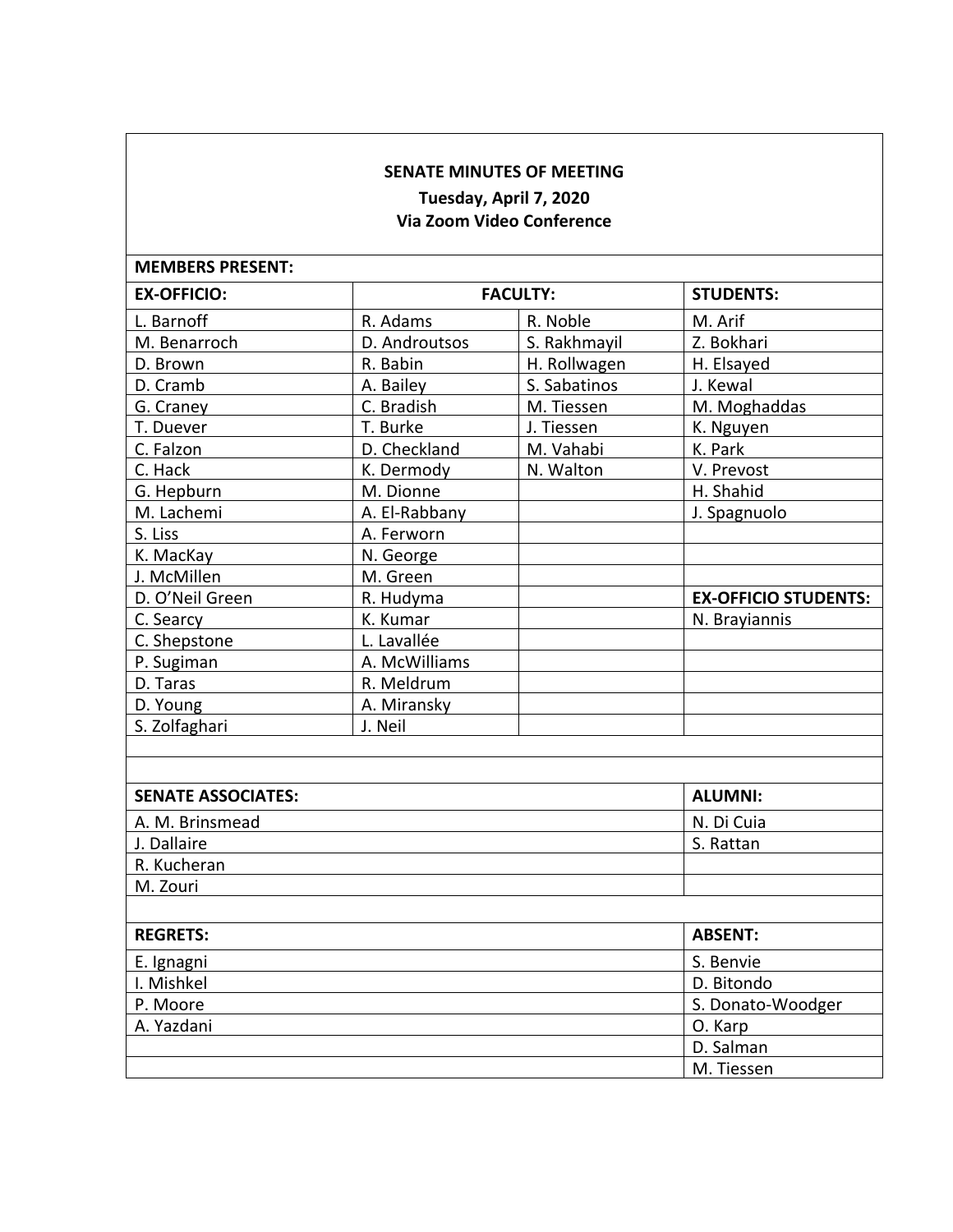- 1. Call to Order/Establishment of Quorum
- 2. Land Acknowledgement

"Toronto is in the 'Dish With One Spoon Territory'. The Dish With One Spoon is a treaty between the Anishinaabe, Mississaugas and Haudenosaunee that bound them to share the territory and protect the land. Subsequent Indigenous Nations and peoples, Europeans and all newcomers have been invited into this treaty in the spirit of peace, friendship and respect."

3. Approval of the Agenda **Motion:** *That Senate approve the agenda for the April 7th, 2020 meeting.*

R. Babin moved; G. Hepburn seconded **Motion Approved.**

- 4. Announcements None
- 5. Minutes of the Previous Meeting **Motion:** *That Senate approve the minutes of the March 3rd , 2020 meeting.*

A. McWilliams moved; N. George seconded **Motion Approved.** 

- 6. Matters Arising from the Minutes None
- 7. Correspondence None
- 8. **Reports**
- **8.1 Report of the President**
- 8.1.1 President's Update

#### **The President Reported:**

- 1. Congratulations to Charles Falzon, who has been re-appointed as Dean of Faculty of Communication and Design
- 2. Slide Presentation: How Ryerson is Responding to COVID-19
	- Goodwill and resilience
	- Students are being supported throughout these challenging times
	- Thanked everyone for their support, all teams, units across the University
	- Thanked the members of the Senate Priorities Committee for reacting very quickly on behalf of Senate to draft a proposal to provide reasonable grade options to assist students
	- In an effort to support students, Ryerson has contributed \$6M towards Student Relief. Approximately 4,000 students applied for support; \$750 per student was approved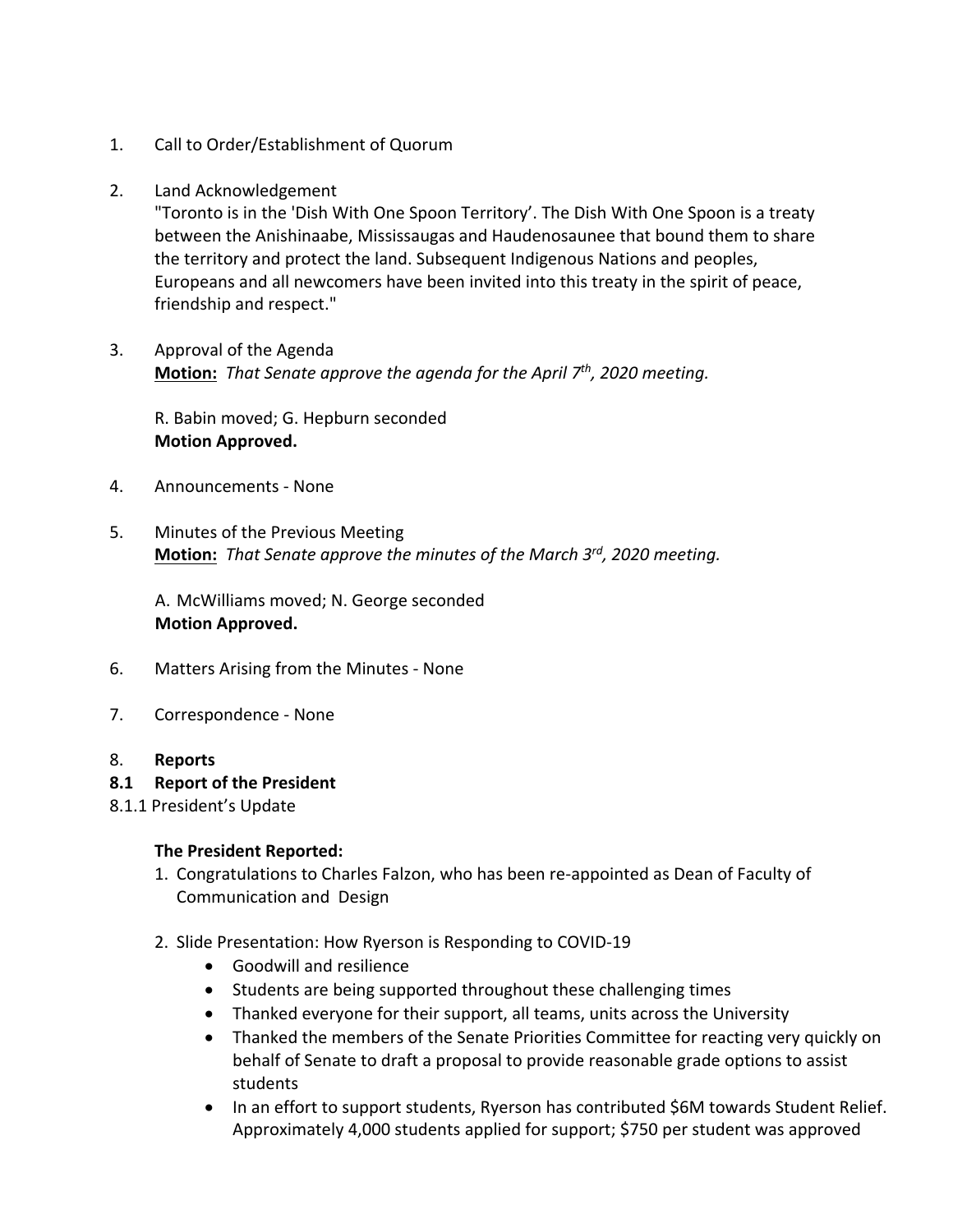- **Working with Partnerships:**
	- Ryerson has been working closely with all levels of government and has been actively communicating with Mayor Tory and others
	- The excellent platform Magnet was used at the national level to assist students to find jobs
- **Ryerson will be establishing an Implementation team to assist in various areas:** 
	- Prototypes of personal protective equipment will be tested by hospitals to ensure they meet guidelines and requirements
	- Providing student residences to healthcare workers
	- Mattamy Centre space will be provided if needed
	- Daphne Cockwell Centre's Nursing labs are also available for use
	- Scholarly Research and Creative Activity (SRC) Ryerson researchers are heavily involved participant members
	- **Convocation:** It was a difficult decision to postpone Spring Convocation. Students affected will be honoured in Fall 2020 as well as Honorary Doctorate recipients.

## **Questions/Answers/Comments:**

**C:** Thank you for the provision of Wi-Fi and partnership with Rogers.

- **C:** The Library has done an excellent job providing access to students and has shipped a number of laptops to students. Rogers has provided unlimited internet access to students. Those with no Rogers access received hotspot sticks to be able to access Wi-Fi.
- **C:** The Library has been lending laptops prior to the pandemic and 125 laptops were sent to students. The Library has ordered 100 more. Additional laptops will be donated by FCAD and 160 students signed up for Rogers and FIDO unlimited data plan.
- **C:** Students can either pick up laptops or they can make arrangements to have them shipped to their home address.
- **Q:** Regarding online course response for Spring/Summer and Science courses There was a survey of students that some courses are not being made available and some are prerequisite courses?
- **A:** We have tried to get as many courses as possible online. We did the best we could in a short time.
- **C:** Chang School had 821 online sections, and will be offering 300 more. There are currently 629 new sections offered online. We are working with instructors to teach these courses. Some courses cannot necessarily be offered online. Some courses are lab-based, so we are unable to offer these at the moment.
- **C:** Plans are underway to virtualize lab courses for the Summer term.
- **C:** Suggestion to student senators that if students are asking questions, advise them to reach out to their Deans and we will respond as best we can.
- 8.2 **Communications Report –** (included in agenda)

## 8.3 **Report of the Secretary**

- 8.3.1 Senate Elections Update
	- D. Bell provided an update of the Senate membership for 2020-2021
- 8.4 **Committee Reports**
- **8.4.1 Report #W2020-3 of the Academic Standards Committee (ASC):** K. MacKay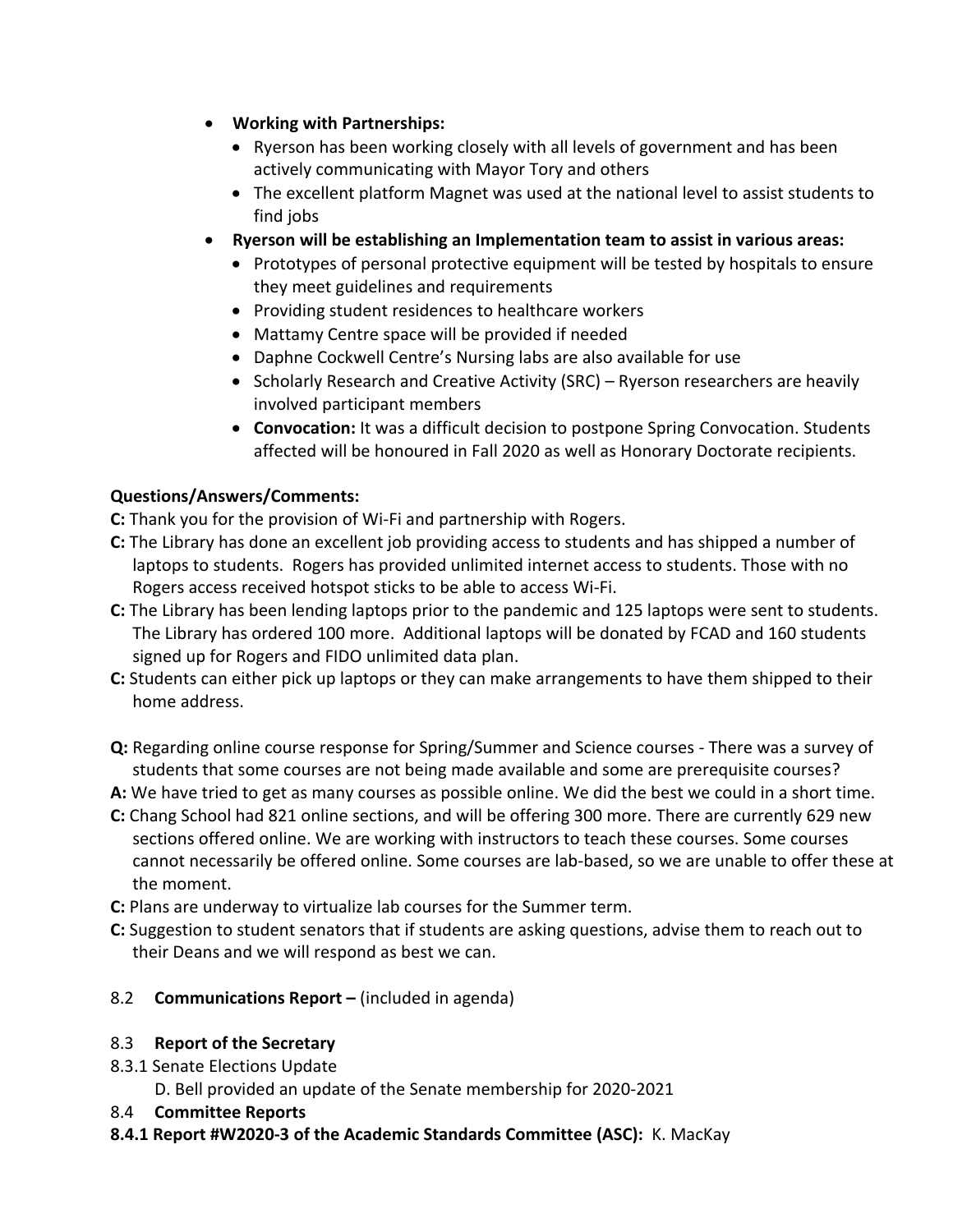- 8.4.1.1. Periodic Program Review for the Department of Aerospace Engineering, Bachelor of Engineering Degree Program – Faculty of Engineering and Architectural Science
- **Motion**: *That Senate approve the Periodic Program Review for the Department of Aerospace Engineering, Bachelor of Engineering Degree Program - Faculty of Engineering and Architectural Science.*
- K. MacKay moved; T. Duever seconded **Motion Approved.**
- 8.4.1.2. Periodic Program Review for the Program of International Economics and Finance, Bachelor of Arts Degree – Faculty of Arts.
- **Motion**: *That Senate approve the Periodic Program Review for the Program of International Economics and Finance, Bachelor of Arts Degree – Faculty of Arts.*
- K. MacKay moved; A. McWilliams seconded **Motion Approved.**

8.4.1.3. Universities of Canada - Egypt Partnership Proposal – Faculty of Communication and Design

- **Motion:** That Senate approve the Universities of Canada-Egypt Partnership Proposal Faculty of *Communication and Design.*
- K. MacKay moved; N. Di Cuia seconded
- **Q:** While foreign students come here, not many of our students opt to study away. In terms of student access in Egypt, will the students pay normal student fees?
- **A:** More or less; it is not quite the same. The Faculty is looking at a variety of scholarships and bursaries to make it a broader range. There is a lot of enthusiasm for this program and incredible passion for exploring this.
- **C:** This is the only Canadian-based University in the Middle East. Glad that we have a footprint there.
- **C:** Ryerson should be careful about Intellectual Property and copyright.
- **C:** Partners are interested in programs from Faculty of Engineering & Architectural Science, specifically Electrical & Civil Engineering, as well as Mechanical Engineering.

## **Motion Approved.**

- 8.4.1.4. Certificate review for Advanced Nursing Leadership and Management Chang School
- **Motion**: *That Senate approve the certificate review for Advanced Nursing Leadership and Management – Chang School.*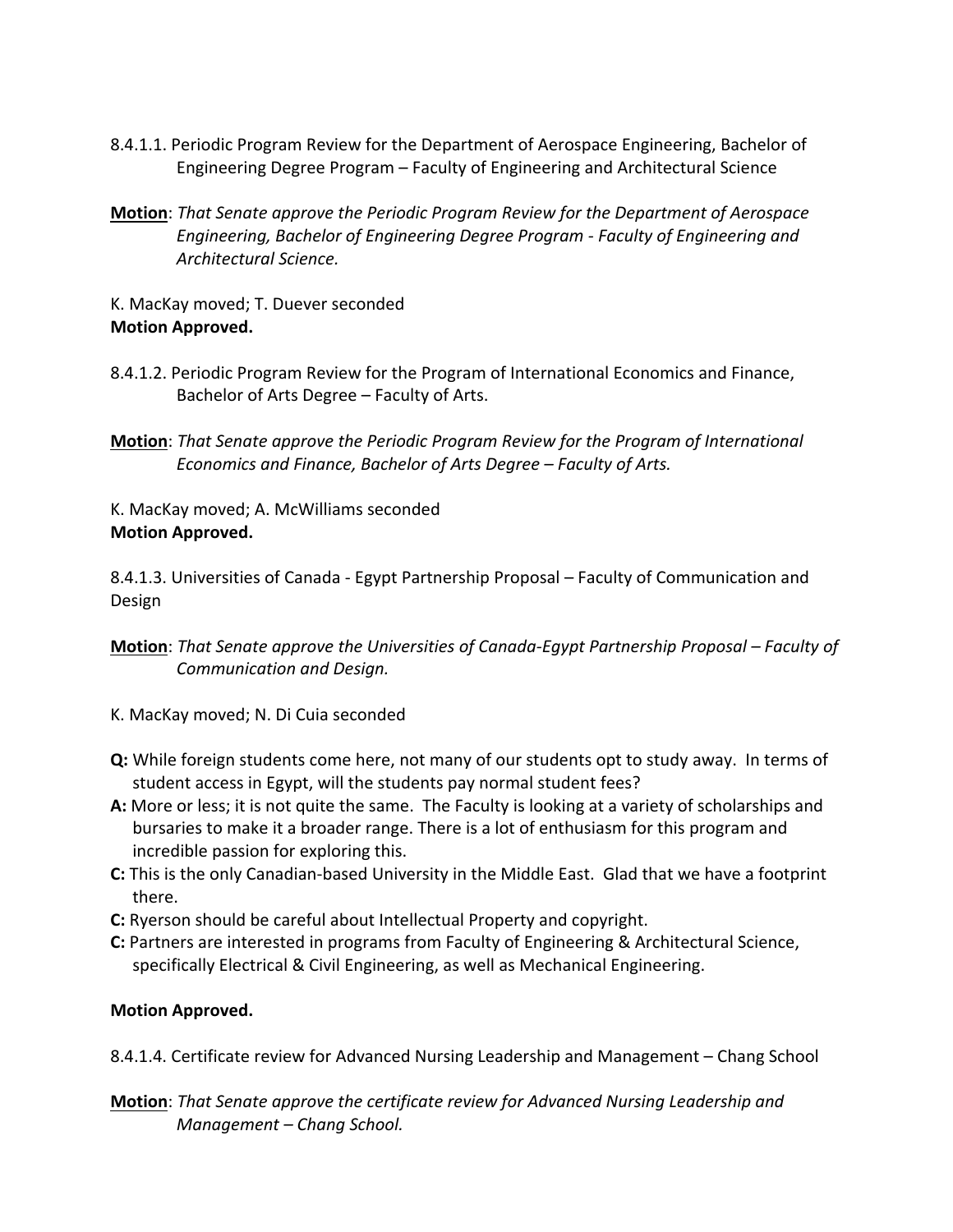K. MacKay moved; L. Lavallée seconded **Motion Approved.**

- 8.4.1.5. Certificate modifications to Advanced Nursing Leadership and Management Chang School
- **Motion**: *That Senate approve the certificate modifications to Advanced Nursing Leadership and Management – Chang School.*

K. MacKay moved; N. Walton seconded **Motion Approved.**

- 8.4.1.6. New Certificate in Introduction to Community Services Chang School
- **Motion**: *That Senate approve the new Certificate in Introduction to Community Services – Chang School.*
- K. MacKay moved; G. Hepburn seconded

**Q:** Is there is a home school? **A:** It will rest in the Dean's office, Faculty of Community Services.

#### **Motion Approved.**

- 8.4.1.7. New Certificate in Practical Data Science and Machine Learning Chang School
- **Motion**: *That Senate approve the new Certificate in Practical Data Science and Machine Learning – Chang School.*

K. MacKay moved; G. Hepburn seconded **Motion Approved.**

- 8.4.1.8. For information: G. Raymond Chang School of Continuing Education Certificate Revisions
- i. Certificate in Data Analytics, Big Data and Predictive Analytics: Required course deletions; course additions; changes in prerequisites
- ii. Certificate in Disaster and Emergency Management: Certificate title change
- iii. Certificates in Public Administration and Governance, Levels 1 and 2: Certificate title changes
- iv. Certificate in Disaster and Emergency Management: Course title change
- v. Certificate in English Literature and Popular Culture: Course addition and deletions (electives)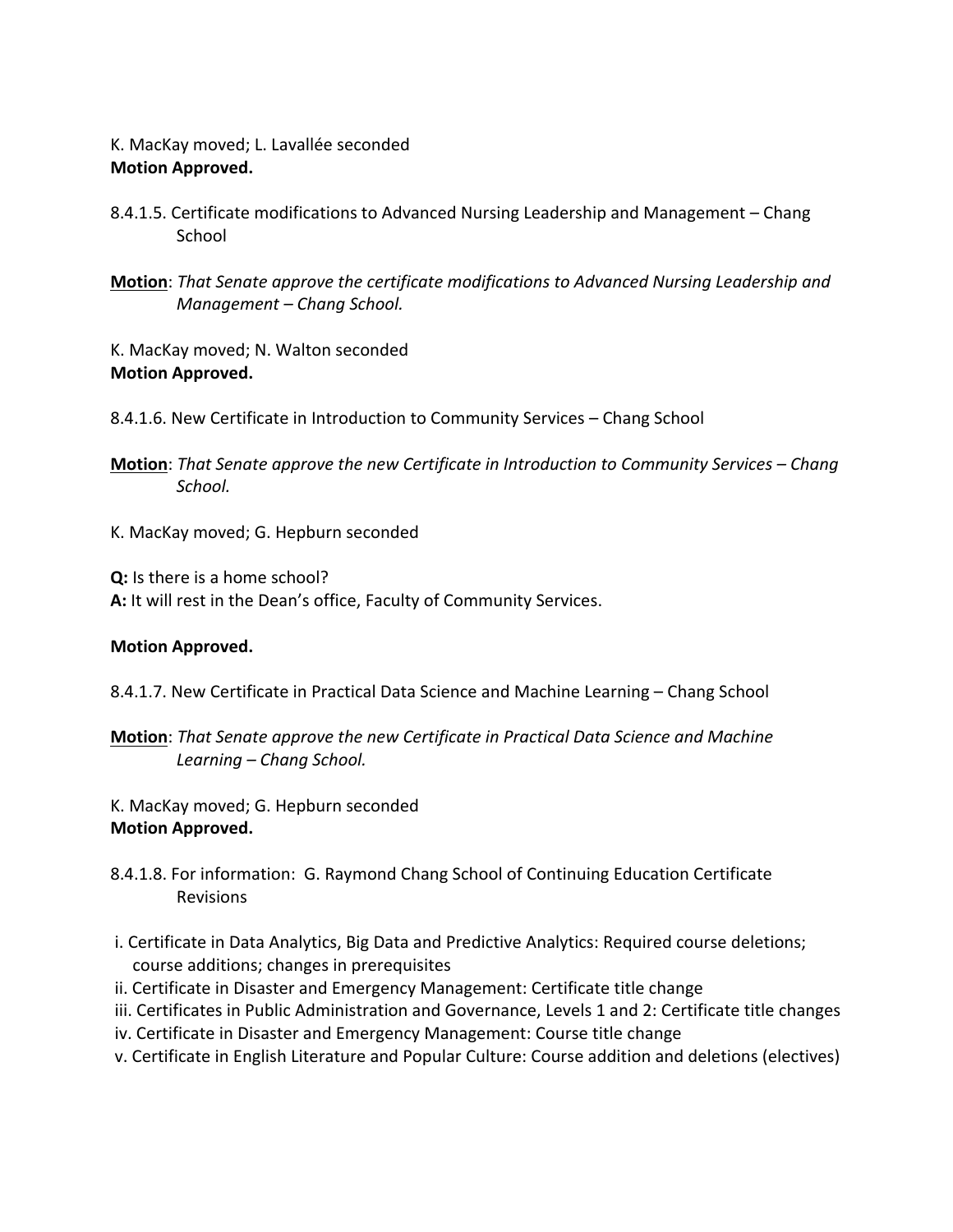## **8.4.2 Report #W2020-3 of the Academic Governance and Policy Committee (AGPC):**

M. Benarroch

## 8.4.2.1. Provost's Update

### **The Provost Reported:**

- 1. The Yeates School of Graduate Studies and Associate Deans determined that the additional change to graduate grading options is an opportunity for students to choose to drop the course.
- 2. Assistance to Students:
	- Ryerson gave \$3M towards student assistance. The funds were sent out to as many as possible to alleviate students' situations.
	- Through the International Office, we brought back many students from around the world, and assisted those who returned who had nowhere to go, with hotel assistance.
	- Rebate was given to students for their last five weeks if in residence, and also for their meals.
	- The total was approximately \$6M towards assistance to students.
- 3. RSU advocates are back working and participating in the Appeals process. Also, RSU has reached out to the University and wants to know how we can work towards further assistance to students. He stated that regarding the RSU additional advocate motion passed at the last Senate meeting, this is being put on pause due to the injunction. He offered that Ryerson will abide by the injunction.
- **Q:** What is the University's plan for Wi-Fi support moving into the Spring and Summer term? Rogers partnership was a really great idea for this term, will this be extended? Any support for students not on the Roger's network with support of a Wi-Fi stick?
- **A:** The Library is working with the President's office to discuss options with Rogers. We are also looking at other ways to support students over the spring and summer. For information, here are the online/virtual services and resources offered by the Library: *https://library.ryerson.ca/blog/2020/03/ryerson-library-resources-and-services-update/*
- **C:** To request a laptop and/or Wi-Fi email the Library at *access@ryerson.ca.*
- **C:** We would appreciate Telus and Bell joining Ryerson to provide students with coverage for Spring and Summer.
- **Q:** How do students pick up the laptops when the Library is closed? And will the laptops be available for Summer online classes?
- **A:** The Library has been shipping these out or arranging pickup in special cases.
- **Q:** Is there is an estimated timeline when students can expect to receive the \$750?
- **A:** There were 4,000 student requests and we are working with Western Union, among other measures, to disburse these funds to students.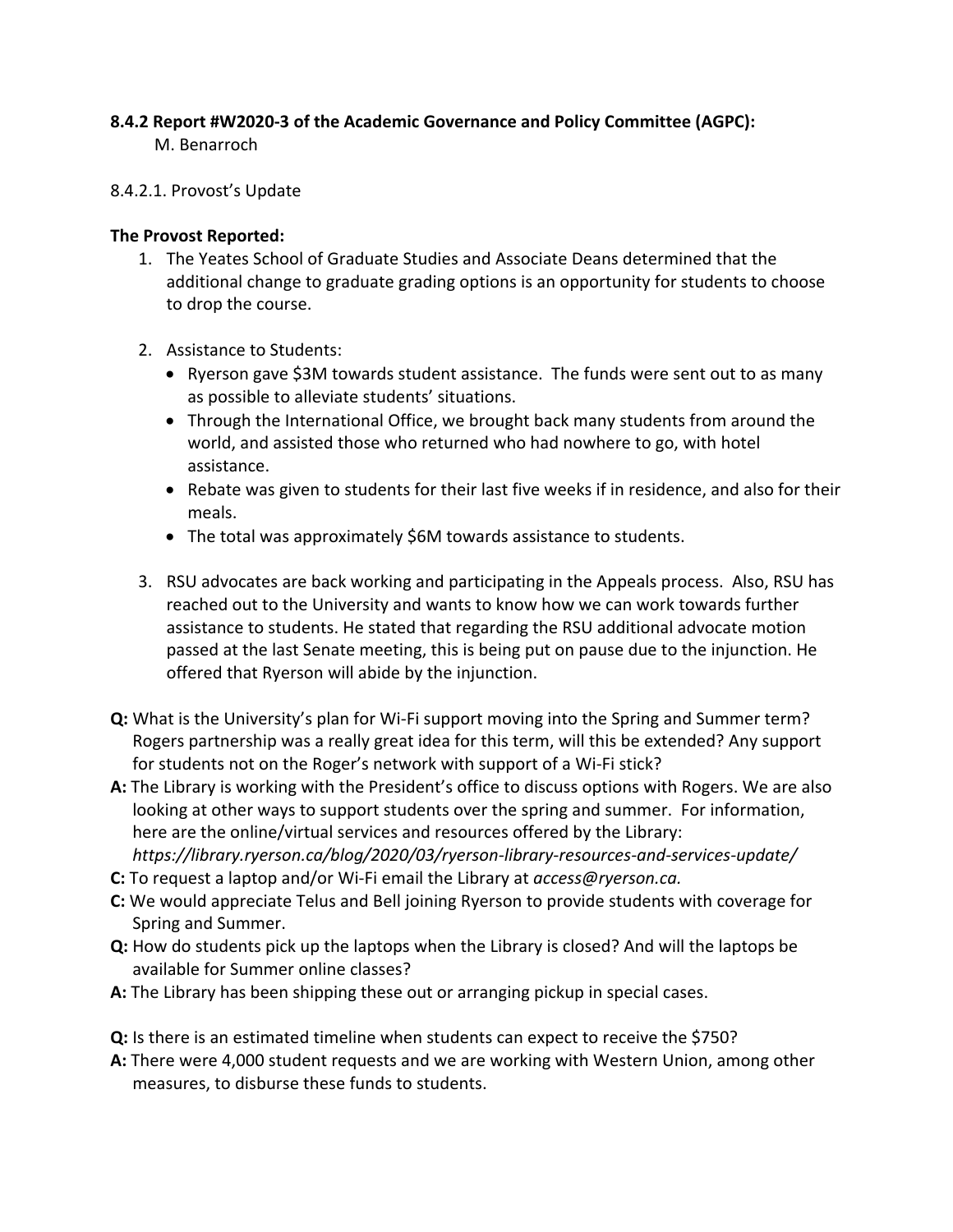- **Q:** Will the Ryerson Student Relief Fund reopen for students? Is this initiative being funded solely by donations, or has Ryerson dedicated a specific monetary amount to offering this relief?
- **A:** Ryerson has dedicated more than \$3M of our own funds. We are now trying to raise external funds.
- **C:** Thank you to C. Shepstone and the Library for supplying our new student Pow Wow team with Wi-Fi so we can continue digital planning!
- **C:** TRSM bought 200 new laptops and used all our existing laptops.
- **Q:** I have noticed that Spring/Summer courses that were previously available (in-person) have been cancelled. Is the University looking to make these available online, or is the choice in Summer school courses being decreased to what was already an online course?
- **A:** TRSM is increasing courses. Chang is opening up caps. More students will have access to Spring/Summer than in the past.
- **Q:** Why can't the University move to credit, no-credit option for graduate students?
- **A:** It was felt that the decision taken would be the best option.
- **C:** Graduate students have fewer courses than undergraduate students. It could also cause issues with students hoping to go to Masters and Doctorate programs. Graduate students require different types of accommodation. There have been many debates among graduate program Deans.
- **C:** Re credit, no-credit. We're giving undergraduate students a lot of choice. Why can't we give graduate students credit or no-credit option like the undergraduate students?
- **Q:** Wondering about the Fall semester: when will Ryerson want to make a decision whether it will be remote learning or in-person or hybrid? It seems it is crucial that a decision is made sooner rather than later, especially for Admissions.
- **A:** We are certainly thinking of courses for the Fall term. We have to work with directives from government as to when we return and the best way to protect our community.
- **Q:** Regarding graduate course drop deadline what happens when a student misses the final exam, and gets an INC grade. Then writes the test later. Will they still have this option to drop the course five days after the official grade is released?
- **A:** We are trying to strike a balance. Students who have an INC would have to get in touch with the Registrar's Office to get that type of accommodation. We will make it available in this situation.
- **Q:** Social work has a partnership with FNTI and the program starts the last week of August. It seems a far way off but wondering if we can think a bit about admissions and OneCard orientations, etc. The last class takes place at the end of August, how would students get their OneCard, etc.
- **A:** The Provost will look into this.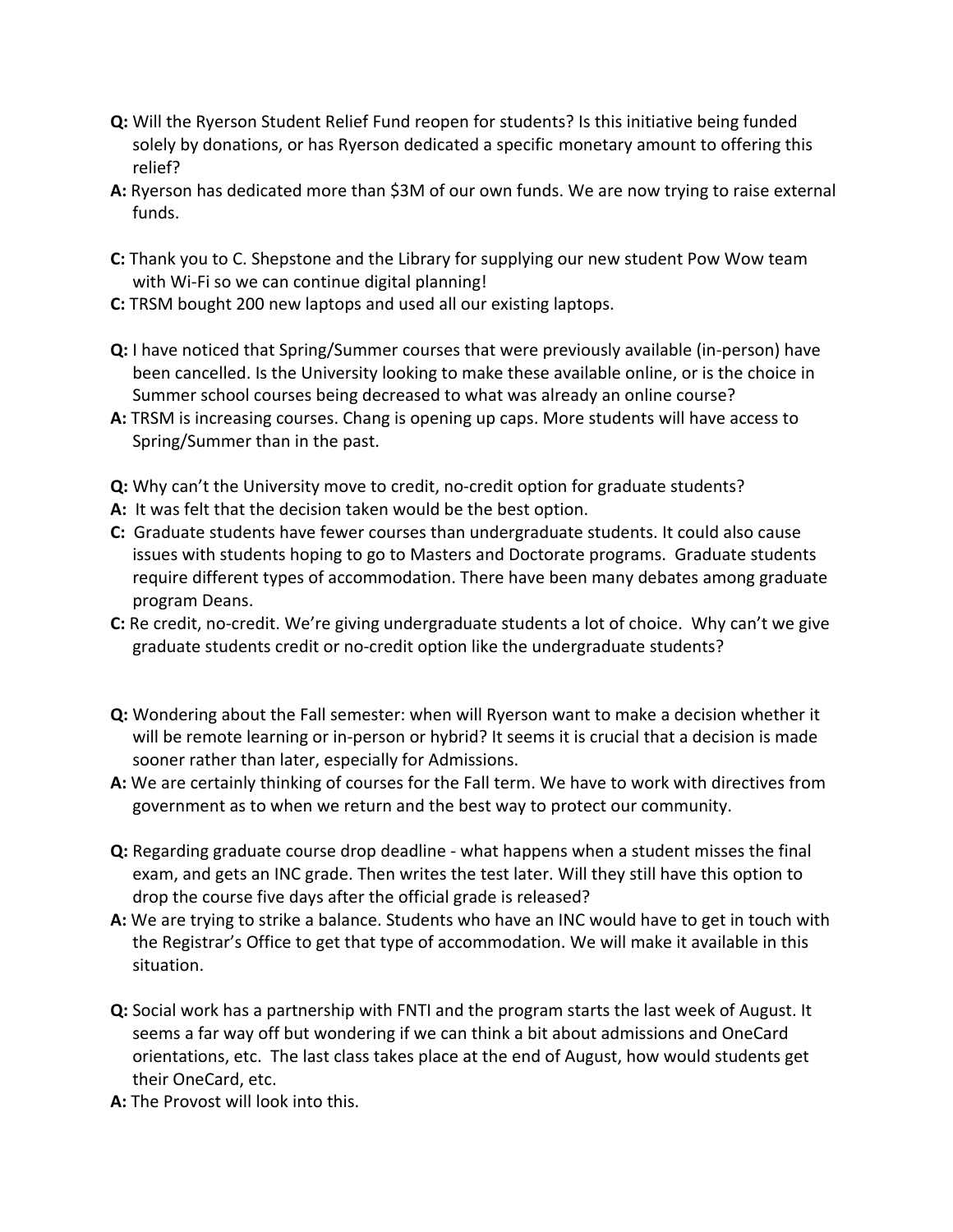#### **8.4.3 Report #W2020-1 of the Senate Priorities Committee (SPC):** M. Lachemi

- 8.4.3.1. Endorse the action taken on March 24, 2020 by Senate Priorities Committee (SPC), to amend Policy 46 to create CRD and NCR grades in order to address the concerns of students regarding the impact of COVID-19 pandemic on their grades and future prospects
- **Motion:** *That Senate hereby endorses the action taken on March 24, 2020 by Senate Priorities Committee (SPC), to amend Policy 46 to create CRD and NCR grades in order to address the concerns of students regarding the impact of COVID-19 pandemic on their grades and future prospects.*
- D. Checkland moved; A. McWilliams seconded
- **C:** It is important for Senators to realize that there was no provision for SPC to act. There is a need for Emergency powers.

### **Motion Approved.**

- 8.4.3.2. Proposed academic structure of a potential agreement with Navitas regarding the recruitment and academic preparation of international students for direct admission into the second-year of participating programs at Ryerson.
- **Motion:** *That Senate approves the proposed academic structure of a potential agreement with Navitas regarding the recruitment and academic preparation of international students for direct admission into the second-year of participating programs at Ryerson.*
- D. Taras moved; M. Vahabi seconded
- **C:** Recommended tabling the motion until next meeting. What do we mean by high-quality students? Students are only allowed to register in their second year, do they know this? Navitas has not had any new contracts since 2010 and has been rejected by other Universities. We should ensure that there be more than one partner to look at. We have to protect employees: e.g. regarding lower pay and lack of access to resources. It would be wise to push this till the end of COVID-19.
- **C:** Most of the information provided is incorrect. For example, the statement that employees are not being treated properly is wrong. It is important to be accurate with Senate when expressing views.
- **C:** We have spoken with other Universities and received a more positive response. Also spoke to competitors of Navitas, and felt Navitas offered a better deal.
- **C:** Regarding the statement that students being confused or misled that they are not being admitted at first year, students are well informed. With COVID-19 and current financial pressures students will be facing, the competition to attract international students will become very intense. We have had conversations with other providers and they cannot provide what we require.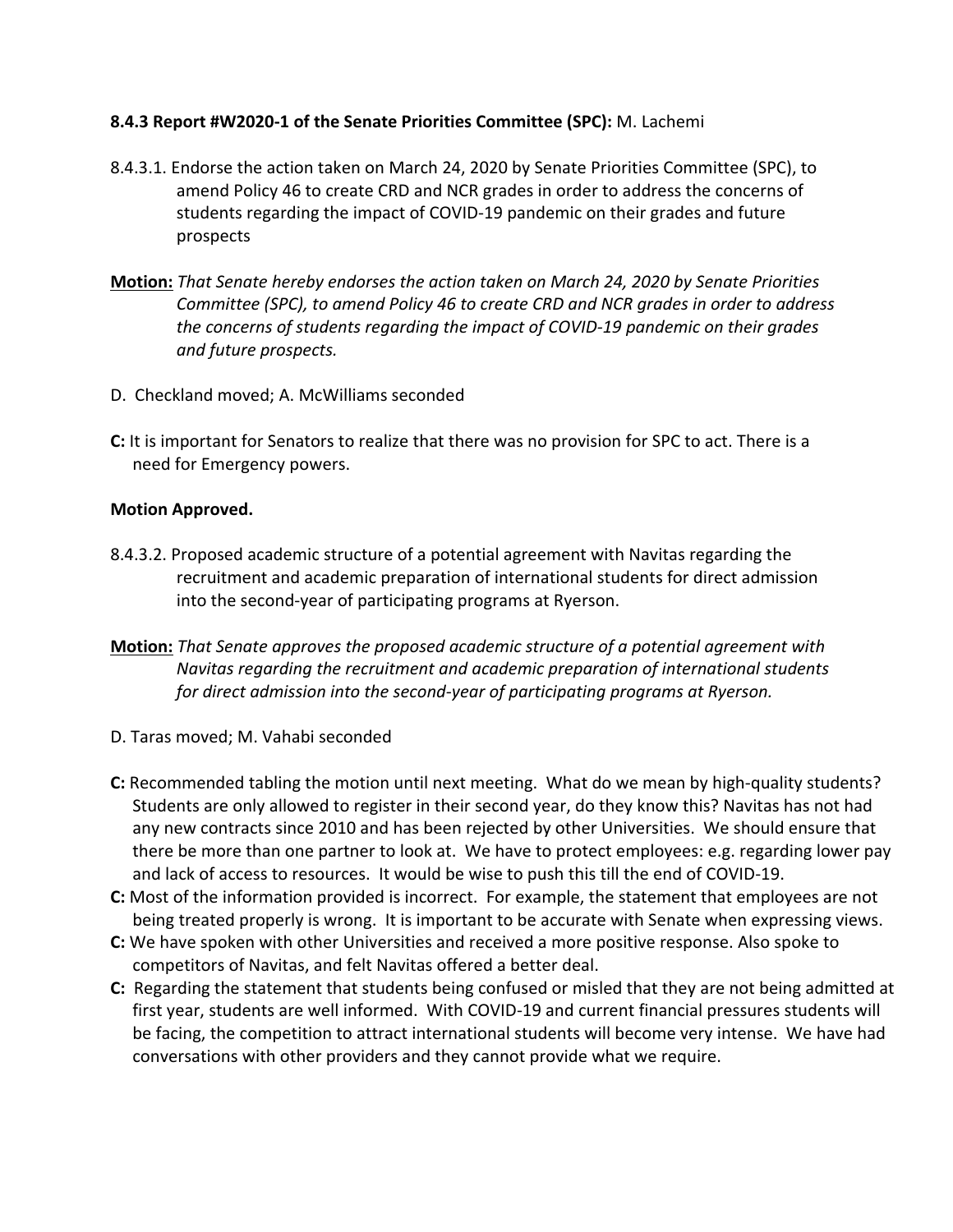- **Q:** Regarding credits, do they have to have all first-year courses completed before they are admitted?
- **A:** Students will have to complete 10 courses before they can register. Those courses will be transferred as credits.
- **C:** A partnership may bring some new expertise and knowledge, but the financial terms of the proposed deal appear disproportionately disadvantageous to Ryerson, all risk to Ryerson, most cash goes to Navitas.
- **C:** Navitas will end up providing excellent opportunities to Ryerson staff, and the outcomes to students are demonstrably better.
- **Q:** About other Universities rejecting Navitas? any proof? This is important to know.
- **Q:** Is there any evidence about the other Universities who refused like McMaster?
- **A:** There is a very impressive operation at Simon Fraser. I was sceptical, but was persuaded that the treatment of students, staff and faculty was excellent. I asked very tough questions when I was there, including labour relations questions.
- **C:** Navitas is owned by a Canadian partnership.
- **C:** Real discussion should occur. Why not defer this matter to the next meeting?
- **A:** There is a timing issue involved. We have had many townhall meetings across campus and discussions at the March Senate meeting's Committee of the Whole. The comments are included in the March Senate minutes.
- **Q:** Regarding academic structure. I am wondering about how academic policies would be applied. Who, for example, would handle appeals for Navitas students?
- **A:** Our own professors would oversee quality, not Navitas.
- **A:** Ryerson will handle appeals from second-year students. We will ask Senate Office and Academic Advising to develop a policy on this matter.
- **C:** Not seeing any risks with Navitas.
- **C:** Would prefer more time being devoted to more discussion.

#### **Motion to Table Item 8.4.3.2.:**

- Z. Bokhari moved; K. Park seconded
- **C:** We examined Navitas in the last meeting, and people were supposed to have done their homework before this meeting.
- **C:** I agree with the last comment. We have been discussing this for ages, and were given the agenda a week ago (to review, research, as needed) if we have any objections.
- **C:** I agree that we have had lots of time to consider and seek information. I would like to vote on it.

## **Vote on Motion to Table defeated.**